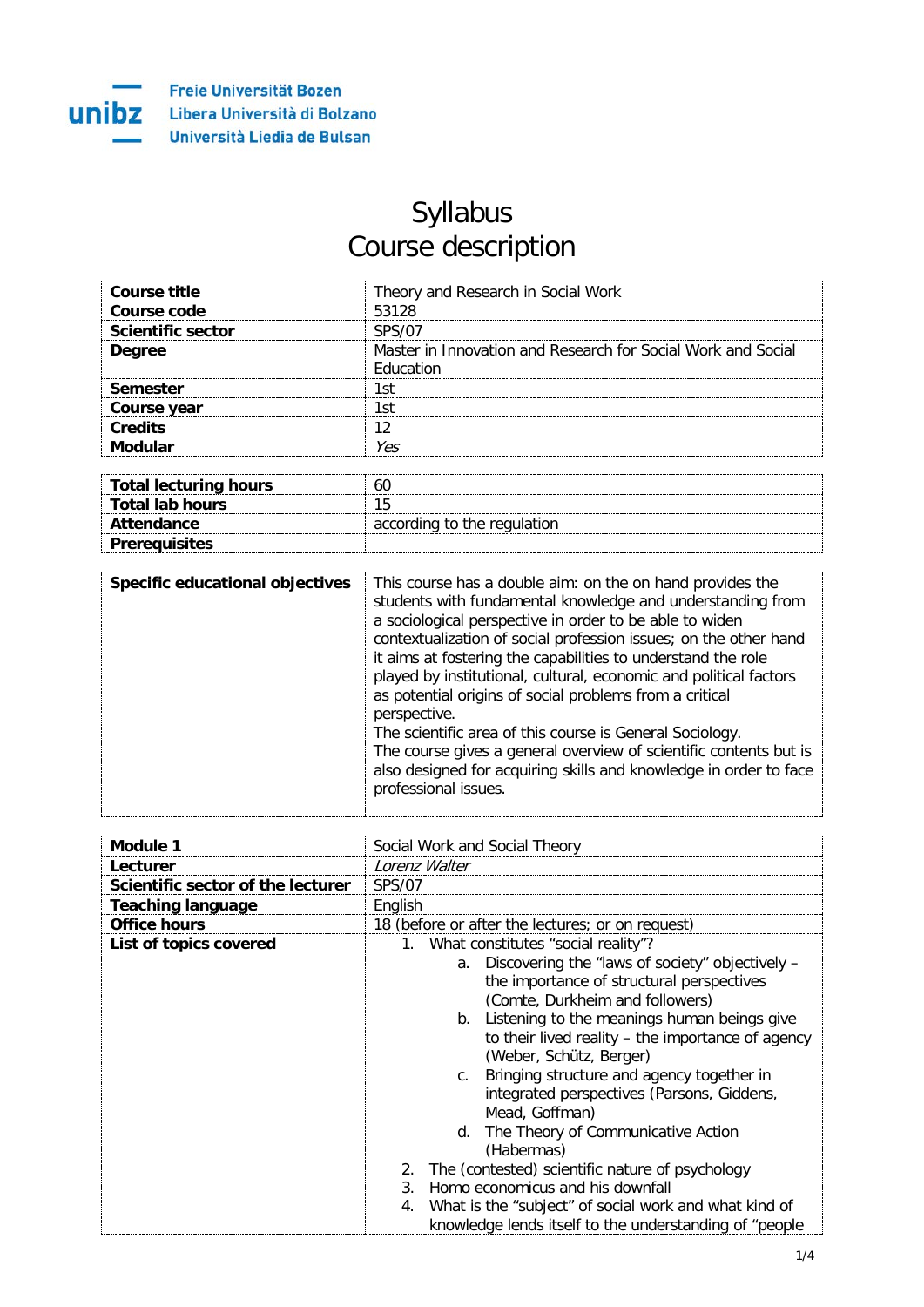

**Freie Universität Bozen UNIDZ** Libera Università di Bolzano Università Liedia de Bulsan

|                           | in a social and political context"<br>5. "What is the wider significance of a professional title?"<br>Social work, social pedagogy, community education,<br>social care, animation<br>6. "The personal (and the social) is political" –<br>synthesizing an understanding of "social well-being"<br>(capability approach; Otto, Kessl, Webb, Grey)<br>7. Working under conditions of uncertainty – social work<br>and the polarizations revealed in the Corona crisis           |
|---------------------------|--------------------------------------------------------------------------------------------------------------------------------------------------------------------------------------------------------------------------------------------------------------------------------------------------------------------------------------------------------------------------------------------------------------------------------------------------------------------------------|
| <b>Teaching format</b>    | This module is based on the active participation of students in                                                                                                                                                                                                                                                                                                                                                                                                                |
|                           | the form of<br>Reflections on individual work and life experiences from<br>various theoretical perspectives<br>Careful reading of selected key texts in preparation of a<br>discussion on the above topics<br>Application of diverse theoretical perspectives on<br>selected social practice scenarios through short written<br>statements and interactive discussion<br>The first 4 sessions are held in personal presence, the rest can<br>be attended via interactive video |
| Total lecturing/lab hours | 30                                                                                                                                                                                                                                                                                                                                                                                                                                                                             |
| <b>Credits</b>            | 6                                                                                                                                                                                                                                                                                                                                                                                                                                                                              |

| Modulo 2 a)                                                                                                                | Produzione e applicazione della conoscenza nel lavoro sociale                                                                                                                                                                                                                                                                                                                                             |
|----------------------------------------------------------------------------------------------------------------------------|-----------------------------------------------------------------------------------------------------------------------------------------------------------------------------------------------------------------------------------------------------------------------------------------------------------------------------------------------------------------------------------------------------------|
| <b>Docente</b>                                                                                                             | Accorinti Marco                                                                                                                                                                                                                                                                                                                                                                                           |
| Settore scientifico disciplinare                                                                                           | SPS/07                                                                                                                                                                                                                                                                                                                                                                                                    |
|                                                                                                                            |                                                                                                                                                                                                                                                                                                                                                                                                           |
|                                                                                                                            |                                                                                                                                                                                                                                                                                                                                                                                                           |
|                                                                                                                            |                                                                                                                                                                                                                                                                                                                                                                                                           |
|                                                                                                                            | radici storiche del dibattito                                                                                                                                                                                                                                                                                                                                                                             |
|                                                                                                                            | 2. Lavoro con le persone e metodo scientifico: un rapporto<br>difficile                                                                                                                                                                                                                                                                                                                                   |
|                                                                                                                            | 3. Tratti distintivi della ricerca nel campo degli interventi sociali:                                                                                                                                                                                                                                                                                                                                    |
|                                                                                                                            | informazione e conoscenza                                                                                                                                                                                                                                                                                                                                                                                 |
|                                                                                                                            | 4. Il disegno di ricerca: dai problemi emergenti alla definizione<br>di ambiti di ricerca rilevanti                                                                                                                                                                                                                                                                                                       |
|                                                                                                                            | 5. Costruzione degli strumenti, definizione del contesto di                                                                                                                                                                                                                                                                                                                                               |
|                                                                                                                            | 6. La relazione tra ricerca e pratiche: decidere e progettare con                                                                                                                                                                                                                                                                                                                                         |
| Attività didattiche previste                                                                                               | lezioni in presenza, lezioni videoregistrate, attività e-tivity                                                                                                                                                                                                                                                                                                                                           |
|                                                                                                                            |                                                                                                                                                                                                                                                                                                                                                                                                           |
|                                                                                                                            |                                                                                                                                                                                                                                                                                                                                                                                                           |
| Totale di ore di lezione/                                                                                                  | 30                                                                                                                                                                                                                                                                                                                                                                                                        |
| Crediti formativi                                                                                                          |                                                                                                                                                                                                                                                                                                                                                                                                           |
| del docente<br>Lingua ufficiale del corso<br>Orario di ricevimento<br>Lista degli argomenti trattati<br><b>laboratorio</b> | Italiano<br>18 (dal lunedì al venerdì previo appuntamento)<br>1. La conoscenza delle politiche e degli interventi sociali: le<br>la questione della partecipazione nella produzione di<br>ricerca, rilevazione, analisi ed elaborazione dei dati<br>molteplici fonti di conoscenza<br>(monitoraggio + feedback + video call) generali per la classe e<br>per gruppi<br>6 (complessivamente con modulo 2b) |

| Modul 2 b)                     | Wissenschaft und ihre kritische Anwendung in der sozialen<br>Arbeit (Lab.) |
|--------------------------------|----------------------------------------------------------------------------|
| Dozent                         | Nagy Andrea                                                                |
| Wissenschaftlich-disziplinärer | <b>SPS/07</b>                                                              |
| <b>Bereich</b>                 |                                                                            |
| <b>Unterrichtssprache</b>      | Deutsch                                                                    |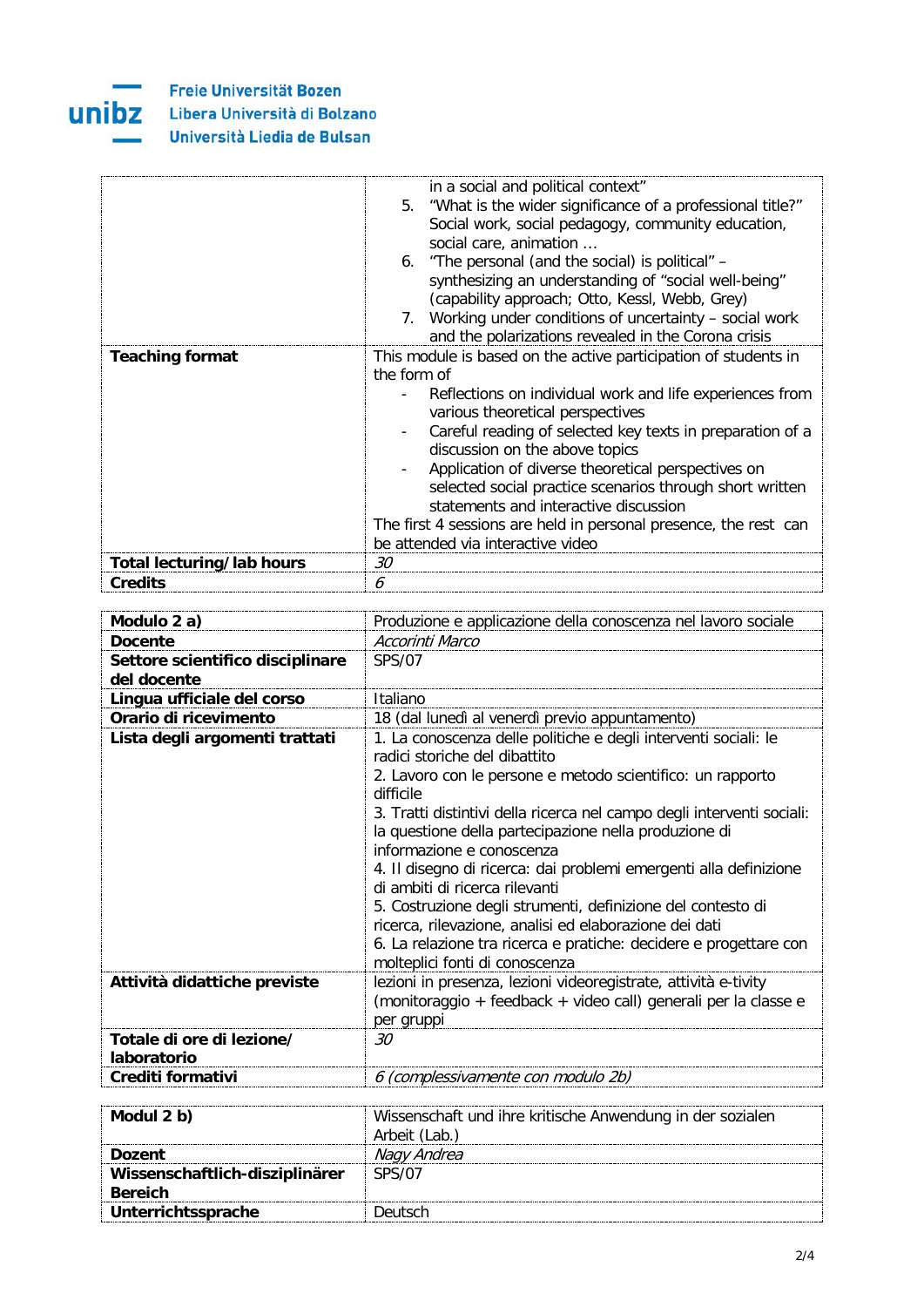

Freie Universität Bozen Libera Università di Bolzano Università Liedia de Bulsan

| Sprechstunden                           | 9 (von Montag bis Freitag auf Anfrage)                              |
|-----------------------------------------|---------------------------------------------------------------------|
| Auflistung der behandelten              | Übung zu folgenden Themen im Rahmen Partizipativer                  |
| <b>Themen</b>                           | Praxisforschung Sozialer Arbeit                                     |
|                                         | Ein Praxisproblem in eine Forschungsfrage verwandeln                |
|                                         | Stakeholder identifizieren, die involviert werden sollten           |
|                                         | Forschungsmethoden<br>$\overline{\phantom{a}}$                      |
|                                         | Forschungsstrategien, Datensammlung, Ethische                       |
|                                         | Fragen                                                              |
|                                         | Dissemination im Sinne der Weiterentwicklung der                    |
|                                         | Praxis                                                              |
| Unterrichtsform                         | Vorlesungen, Übungen, Laboratorien, Projekte, etc.                  |
| Gesamtanzahl                            | 15                                                                  |
| Vorlesungsstunden/                      |                                                                     |
| Laboratoriumsstunden                    |                                                                     |
| Kreditpunkte                            | 6 (zusammen mit Modul 2a)                                           |
|                                         |                                                                     |
| <b>Learning outcomes</b>                | The learning outcomes:                                              |
|                                         |                                                                     |
| (The learning outcomes need             | Knowledge and understanding of key concepts of sociology for        |
| to be arranged and defined              | social professions;                                                 |
| among the lecturers of all              |                                                                     |
| modules. The coordinator of             | Applying knowledge and understanding approaching and using          |
| the modules is responsible for          | available evidence in social interventions with a critical          |
| the provided data.)                     | perspective;                                                        |
|                                         |                                                                     |
|                                         | Making judgments through argumentations of the choices in           |
|                                         | everyday social practices and its impact on social relations;       |
|                                         |                                                                     |
|                                         | Communication skills such as argumentation of choices and           |
|                                         | interconnections of social perspectives in an own project;          |
|                                         |                                                                     |
|                                         | Learning skills such as the ability to use critically different     |
|                                         | sources of knowledge and critically use it in the different area of |
|                                         | intervention.                                                       |
|                                         |                                                                     |
|                                         | Written exam -project work with a final oral presentation and       |
| <b>Assessment</b>                       | intermediary assessments on the lectures.                           |
| (The assessment                         |                                                                     |
| needs to be arranged and                | Esame scritto in forma di project work individuale,                 |
| defined among the lecturers of          | presentazione e discussione orale finale anche relativa agli        |
| all modules. The coordinator of         | argomenti del corso.                                                |
| the modules is responsible for          | Lavori intermedi di valutazione sugli argomenti del corso.          |
| the provided data.)                     |                                                                     |
|                                         |                                                                     |
| <b>Assessment language</b>              | English and Italian                                                 |
| <b>Evaluation criteria and criteria</b> | Final mark                                                          |
| for awarding marks                      |                                                                     |
|                                         | Criteria for the written exam will be the ability to evaluate,      |
| (The evaluation criteria need to        | logical structure, ability to argue, accuracy and connections with  |
| be arranged and defined                 | the topics of the course.                                           |
| among the lecturers of all              |                                                                     |
| modules. The coordinator of             | The final oral presentation will assess the ability to evaluate,    |
| the modules is responsible for          | competent argumentation, critical analysis and summarizing          |
| the provided data.)                     | skills, as well as reflectivity.                                    |
|                                         | The final mark is the combination of the final written and          |